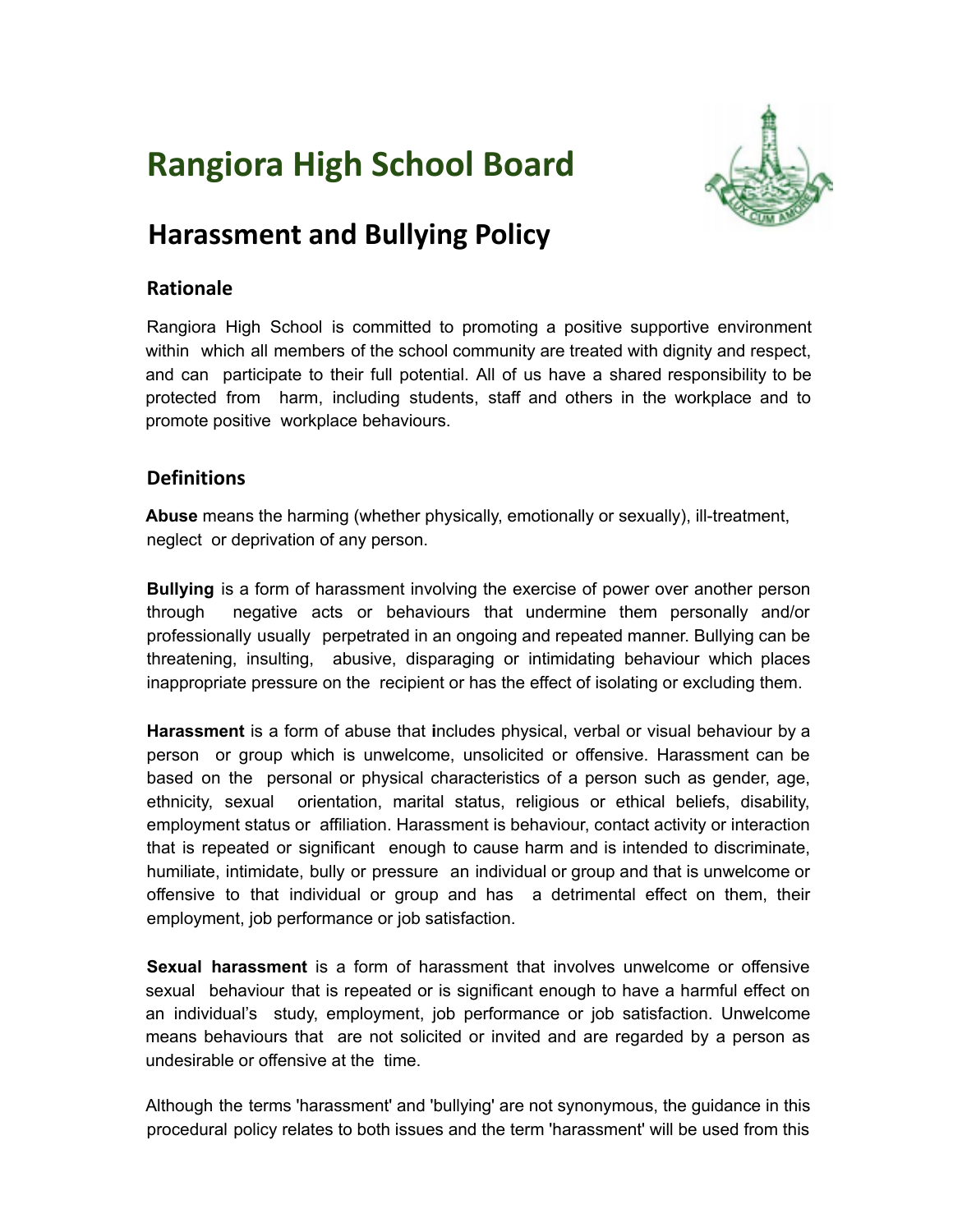point onwards to encompass both. The term 'harassment' also includes all forms of sexual harassment.

#### **Policy: Our commitment is to:**

- 1. Create a safe environment that is free from harassment and bullying and where everyone is treated fairly.
- 2. Ensure all members of the school community feel comfortable, listened to, safe and secure.
- 3. Ensure the Board, leaders and staff model appropriate behaviours that support and enforce this policy.
- 4. Support the implementation of communications, training and awareness creating strategies to ensure that all students, employees and leaders know their rights and responsibilities.
- 5. Have zero tolerance for, and prompt appropriate handling of incidents of harassment.
- 6. Foster a climate of trust within the school where individuals feel comfortable about sharing concerns and reporting of behaviour that breaches this policy to an appropriate person**.**
- 7. Ensure the well-being of the complainant and the respondent, and be respectful of their legal rights and natural justice.
- 8. Seek to resolve issues at the lowest appropriate level of intervention using the Positive Behaviour for Learning Minor and Major Rubrics
- 9. Discourage all forms of casual and innocent harassment that are not significant and may not meet the definition above. Allowing them to proliferate creates the climate within which more serious and harmful forms of harassment can more easily occur.

# **Where does the policy apply?**

The policy covers all harassment behaviours that happen:

- Between students in school hours on the school grounds, during school events, trips and activities, including on social media while at school or on school events, trips or activities;
- Between work associates and between staff and students, at any time, for example, on social media; or any work situations social or professional; during work events such as conferences, training, and work based activities and / or outside the workplace if it is in the context of the employment relationship or affects the workplace.

#### **Implementation Guidelines**

- 1. The care and protection of students **and staff** must be paramount in all considerations.
- 2. The school will provide an ongoing **regular** education programme for School Board members, staff, students, parents and whānau designed to educate as to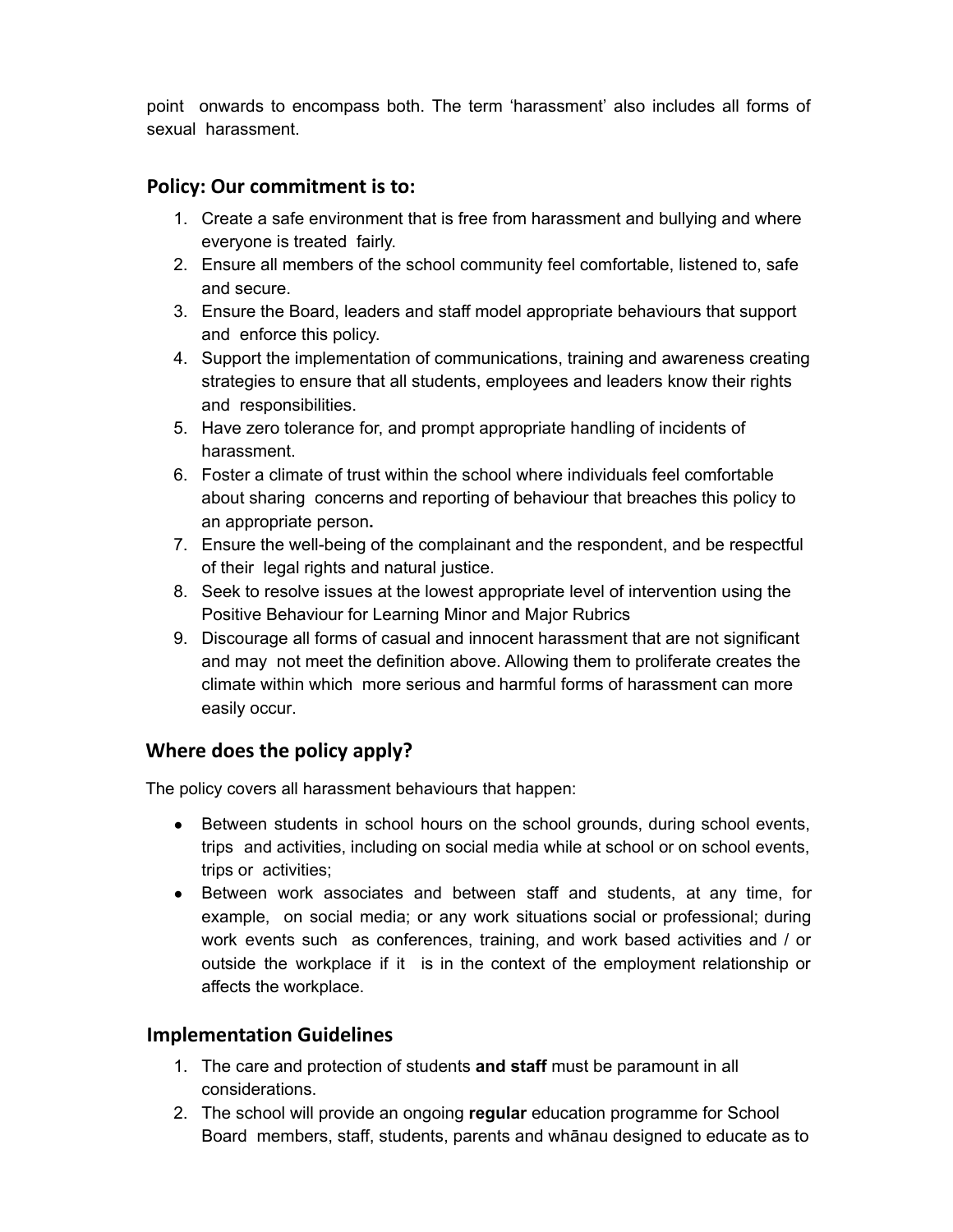- a. What constitutes abuse, bullying and harassment
- b. The signs and indicators of students /staff at risk of abuse
- c. Strategies designed to recognise and respond to abuse and harassment including Restorative Practice
- 3. All staff and students have a responsibility to report any concerns around harassment or abuse. The school will implement an appropriate reporting mechanism.
- 4. Sometimes those who are subject to harassment may find it difficult to make a complaint. The school will provide a range of options to make it easier for people to complain or speak up.
- 5. In all cases of serious abuse, the reporting process for suspected or disclosed child abuse should be followed (see Child Protection Policy)
- 6. Leaders must maintain the confidentiality of the individuals concerned at all times, during and after the completion of the process. Strict confidentiality must be maintained in both informal and formal management of a harassment complaint to avoid victimisation, humiliation, and defamation.

# **Related Policies**

- Child Protection Policy
- Complaints Policy
- Privacy Policy
- Protected Disclosures Policy
- Social Media Policy

# **Relevant Documentation and Legislation**

- Current collective employment agreements for principals, teachers and support staff
- Care of Children Act 2004
- Children, Young Persons and Their Families Act 1989
- Crimes Act 1961
- Domestic Violence Act 2018
- Education and Training Act 2020
- Employment Relations Act 2000
- Health and Safety At Work Act 2015
- Human Rights Act 1993
- Public Service Act 2020
- Privacy Act 2020
- MOE Bullying [prevention](https://www.education.govt.nz/assets/Documents/School/Bullying-prevention/MOEBullyingGuide2015Web.pdf) and response: A Guide for Schools
- Reporting of [Suspected](https://www.education.govt.nz/assets/Documents/School/Traumatic-incidents-and-emergencies/MoE-STA-CYFProtocolForReportingActualOrSuspectedChildAbuseNov09Amendment-3-2015.pdf) or Actual Child Abuse and Neglect
- Safer [Organisations,](https://www.orangatamariki.govt.nz/assets/Uploads/Working-with-children/Childrens-act-requirements/Safer-Organisations-safer-children.pdf) Safer Children
- Vulnerable Children Act 2014

| Date of Review | August 2021 |
|----------------|-------------|
|                |             |